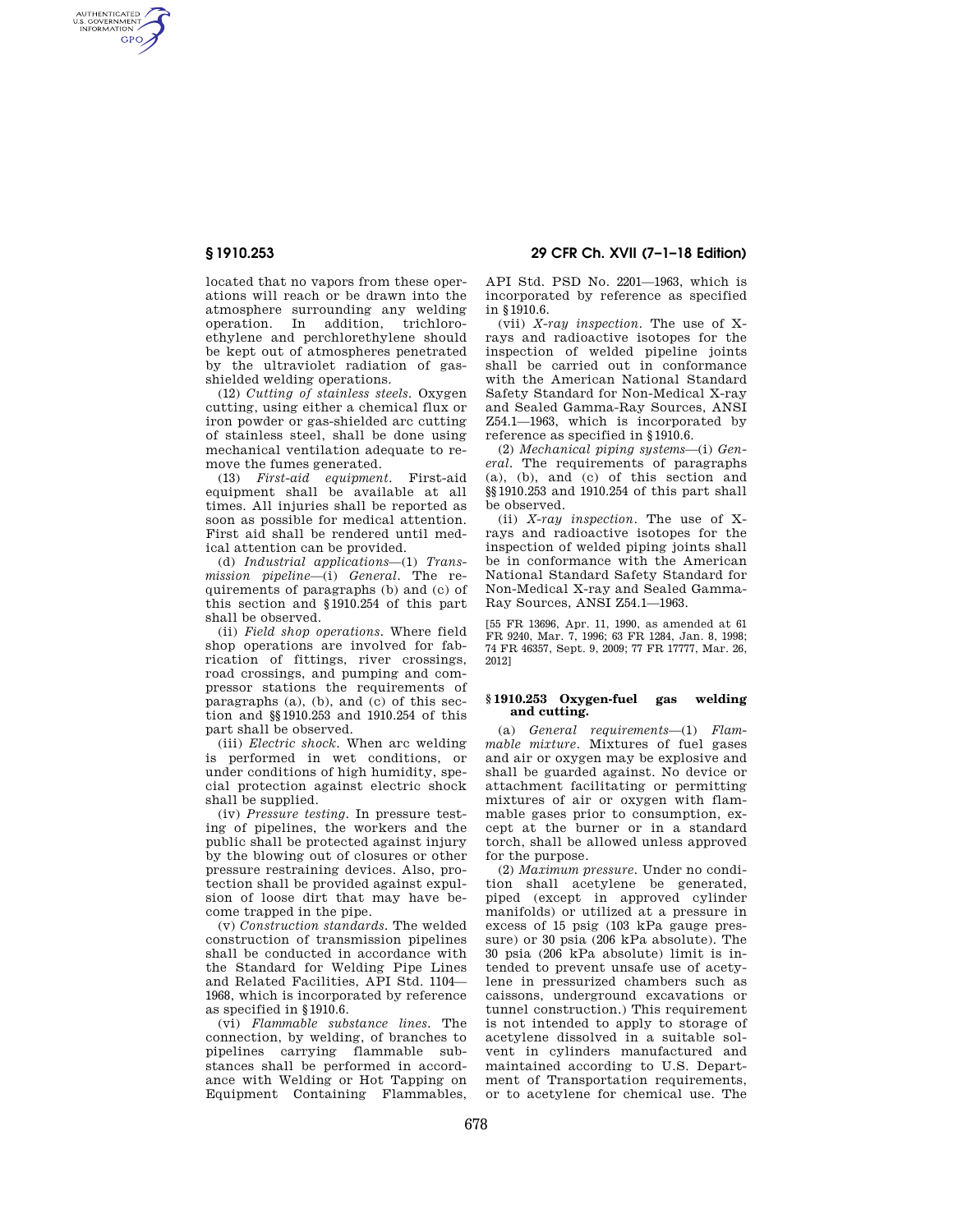use of liquid acetylene shall be prohibited.

(3) *Apparatus.* Only approved apparatus such as torches, regulators or pressure-reducing valves, acetylene generators, and manifolds shall be used.

(4) *Personnel.* Workmen in charge of the oxygen or fuel-gas supply equipment, including generators, and oxygen or fuel-gas distribution piping systems shall be instructed and judged competent by their employers for this important work before being left in charge. Rules and instructions covering the operation and maintenance of oxygen or fuel-gas supply equipment including generators, and oxygen or fuel-gas distribution piping systems shall be readily available.

(b) *Cylinders and containers*—(1) *Approval and marking.* (i) All portable cylinders used for the storage and shipment of compressed gases shall be constructed and maintained in accordance with the regulations of the U.S. Department of Transportation, 49 CFR parts 171–179.

(ii) Compressed gas cylinders shall be legibly marked, for the purpose of identifying the gas content, with either the chemical or the trade name of the gas. Such marking shall be by means of stenciling, stamping, or labeling, and shall not be readily removable. Whenever practical, the marking shall be located on the shoulder of the cylinder.

(iii) Compressed gas cylinders shall be equipped with connections complying with the American National Standard Compressed Gas Cylinder Valve Outlet and Inlet Connections, ANSI B57.1—1965, which is incorporated by reference as specified in §1910.6.

(iv) All cylinders with a water weight capacity of over 30 pounds (13.6 kg) shall be equipped with means of connecting a valve protection cap or with a collar or recess to protect the valve.

(2) *Storage of cylinders—general.* (i) Cylinders shall be kept away from radiators and other sources of heat.

(ii) Inside of buildings, cylinders shall be stored in a well-protected, well-ventilated, dry location, at least 20 feet (6.1 m) from highly combustible materials such as oil or excelsior. Cylinders should be stored in definitely assigned places away from elevators,

stairs, or gangways. Assigned storage spaces shall be located where cylinders will not be knocked over or damaged by passing or falling objects, or subject to tampering by unauthorized persons. Cylinders shall not be kept in unventilated enclosures such as lockers and cupboards.

(iii) Empty cylinders shall have their valves closed.

(iv) Valve protection caps, where cylinder is designed to accept a cap, shall always be in place, hand-tight, except when cylinders are in use or connected for use.

(3) *Fuel-gas cylinder storage.* Inside a building, cylinders, except those in actual use or attached ready for use, shall be limited to a total gas capacity of 2,000 cubic feet  $(56 \text{ m}^3)$  or 300 pounds (135.9 kg) of liquefied petroleum gas.

(i) For storage in excess of 2,000 cubic feet (56 m3) total gas capacity of cylinders or 300 (135.9 kg) pounds of liquefied petroleum gas, a separate room or compartment conforming to the requirements specified in paragraphs (f)(6)(i)(H) and (f)(6)(i)(I) of this section shall be provided, or cylinders shall be kept outside or in a special building. Special buildings, rooms or compartments shall have no open flame for heating or lighting and shall be well ventilated. They may also be used for storage of calcium carbide in quantities not to exceed 600 (271.8 kg) pounds, when contained in metal containers complying with paragraphs  $(g)(1)(i)$  and  $(g)(1)(ii)$  of this section.

(ii) Acetylene cylinders shall be stored valve end up.

(4) *Oxygen storage.* (i) Oxygen cylinders shall not be stored near highly combustible material, especially oil and grease; or near reserve stocks of carbide and acetylene or other fuel-gas cylinders, or near any other substance likely to cause or accelerate fire; or in an acetylene generator compartment.

(ii) Oxygen cylinders stored in outside generator houses shall be separated from the generator or carbide storage rooms by a noncombustible partition having a fire-resistance rating of at least 1 hour. This partition shall be without openings and shall be gastight.

(iii) Oxygen cylinders in storage shall be separated from fuel-gas cylinders or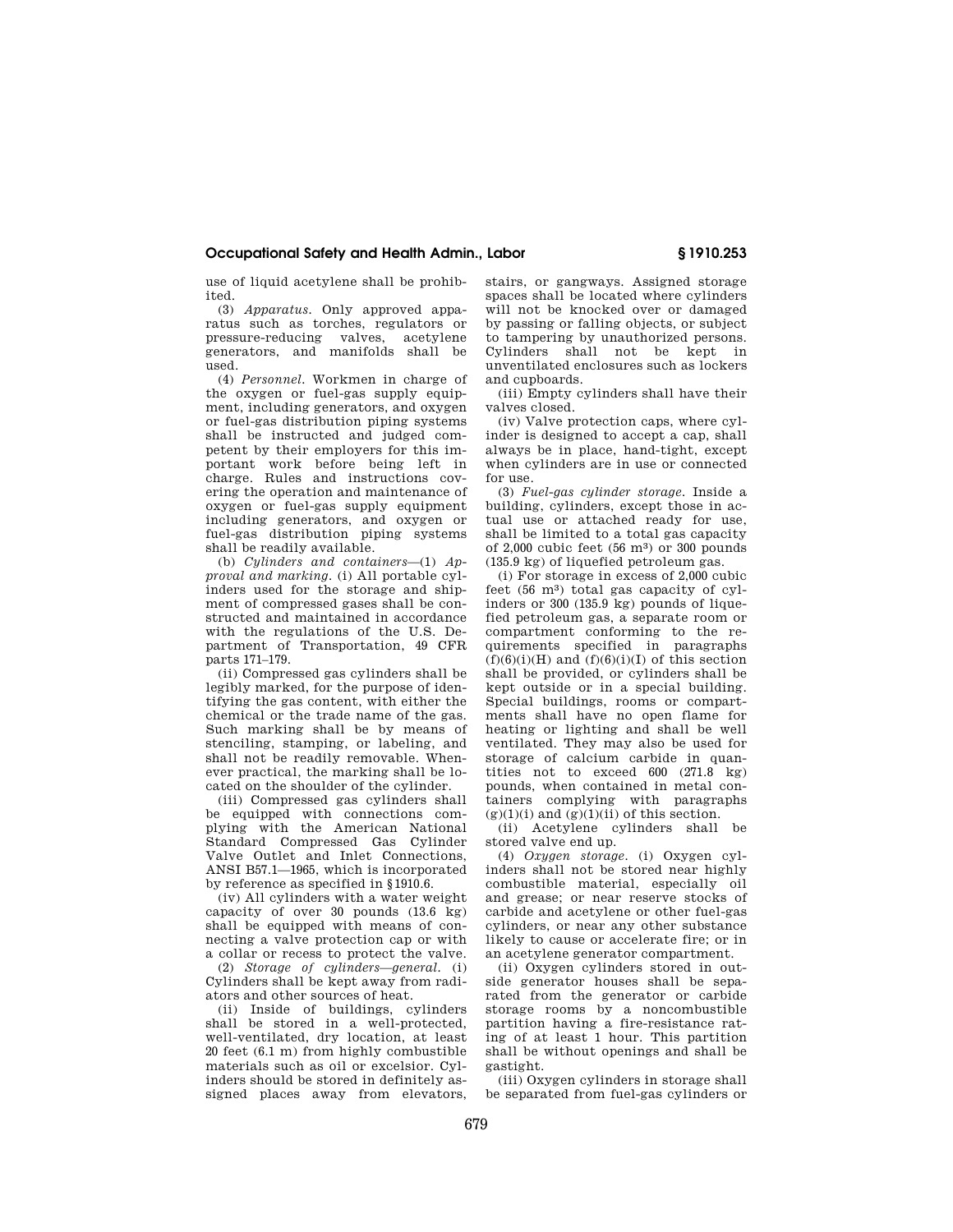combustible materials (especially oil or grease), a minimum distance of 20 feet (6.1 m) or by a noncombustible barrier at least 5 feet (1.5 m) high having a fire-resistance rating of at least onehalf hour.

(iv) Where a liquid oxygen system is to be used to supply gaseous oxygen for welding or cutting and the system has a storage capacity of more than 13,000 cubic feet (364 m3) of oxygen (measured at 14.7 psia (101 kPa) and 70 °F (21.1 °C)), connected in service or ready for service, or more than 25,000 cubic feet (700 m3) of oxygen (measured at 14.7 psia (101 kPa) and 70 °F (21.1 °C)), including unconnected reserves on hand at the site, it shall comply with the provisions of the Standard for Bulk Oxygen Systems at Consumer Sites, NFPA No. 566—1965, which is incorporated by reference as specified in §1910.6.

(5) *Operating procedures.* (i) Cylinders, cylinder valves, couplings, regulators, hose, and apparatus shall be kept free from oily or greasy substances. Oxygen cylinders or apparatus shall not be handled with oily hands or gloves. A jet of oxygen must never be permitted to strike an oily surface, greasy clothes, or enter a fuel oil or other storage tank.

(ii)(A) When transporting cylinders by a crane or derrick, a cradle, boat, or suitable platform shall be used. Slings or electric magnets shall not be used for this purpose. Valve-protection caps, where cylinder is designed to accept a cap, shall always be in place.

(B) Cylinders shall not be dropped or struck or permitted to strike each other violently.

(C) Valve-protection caps shall not be used for lifting cylinders from one vertical position to another. Bars shall not be used under valves or valve-protection caps to pry cylinders loose when frozen to the ground or otherwise fixed; the use of warm (not boiling) water is recommended. Valve-protection caps are designed to protect cylinder valves from damage.

(D) Unless cylinders are secured on a special truck, regulators shall be removed and valve-protection caps, when provided for, shall be put in place before cylinders are moved.

**§ 1910.253 29 CFR Ch. XVII (7–1–18 Edition)** 

(E) Cylinders not having fixed hand wheels shall have keys, handles, or nonadjustable wrenches on valve stems while these cylinders are in service. In multiple cylinder installations only one key or handle is required for each manifold.

(F) Cylinder valves shall be closed before moving cylinders.

(G) Cylinder valves shall be closed when work is finished.

(H) Valves of empty cylinders shall be closed.

(I) Cylinders shall be kept far enough away from the actual welding or cutting operation so that sparks, hot slag, or flame will not reach them, or fireresistant shields shall be provided.

(J) Cylinders shall not be placed where they might become part of an electric circuit. Contacts with third rails, trolley wires, etc., shall be avoided. Cylinders shall be kept away from radiators, piping systems, layout tables, etc., that may be used for grounding electric circuits such as for arc welding machines. Any practice such as the tapping of an electrode against a cylinder to strike an arc shall be prohibited.

(K) Cylinders shall never be used as rollers or supports, whether full or empty.

(L) The numbers and markings stamped into cylinders shall not be tampered with.

(M) No person, other than the gas supplier, shall attempt to mix gases in a cylinder. No one, except the owner of the cylinder or person authorized by him, shall refill a cylinder.

(N) No one shall tamper with safety devices in cylinders or valves.

(O) Cylinders shall not be dropped or otherwise roughly handled.

(P) Unless connected to a manifold, oxygen from a cylinder shall not be used without first attaching an oxygen regulator to the cylinder valve. Before connecting the regulator to the cylinder valve, the valve shall be opened slightly for an instant and then closed. Always stand to one side of the outlet when opening the cylinder valve.

(Q) A hammer or wrench shall not be used to open cylinder valves. If valves cannot be opened by hand, the supplier shall be notified.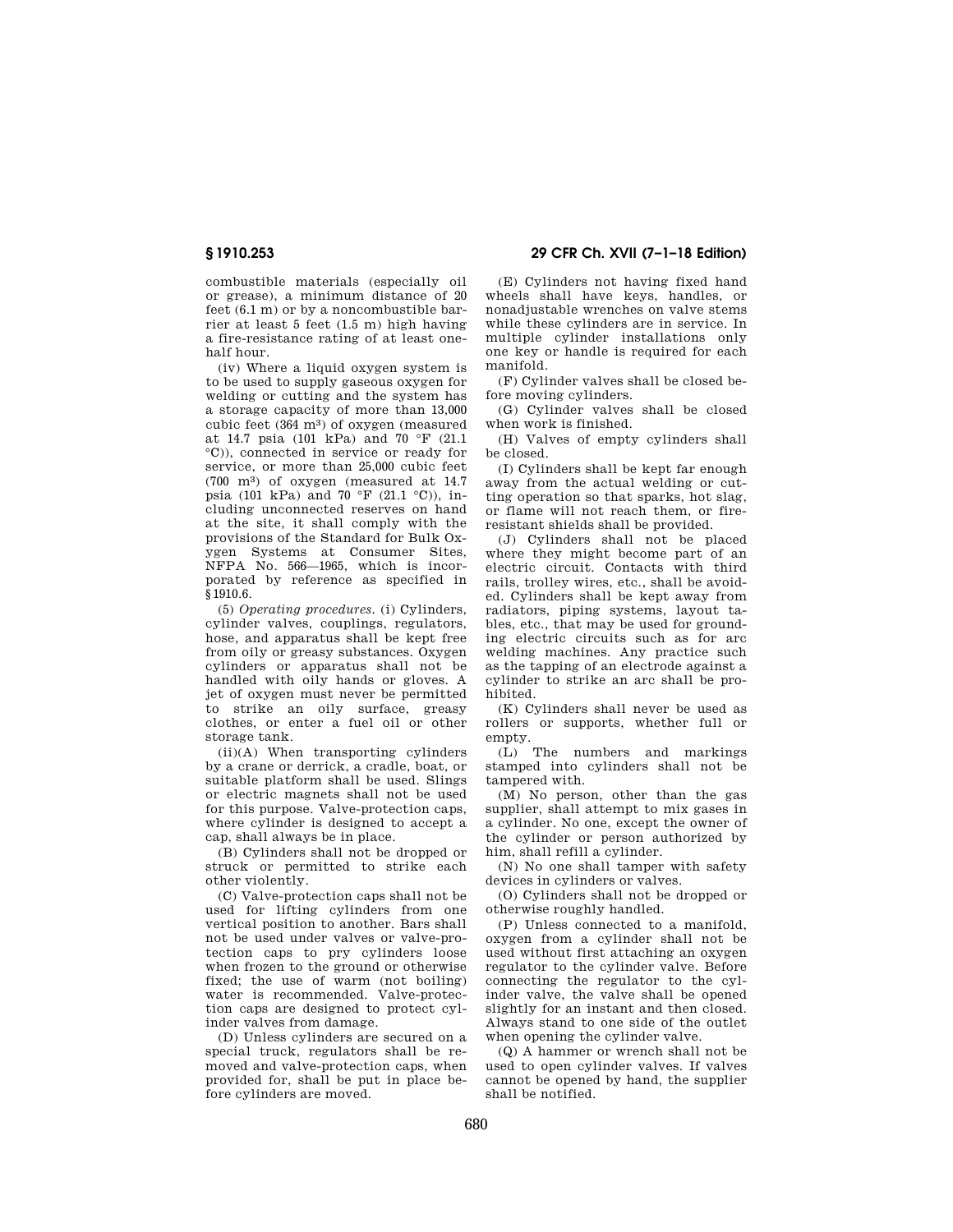(R)(*1*) Cylinder valves shall not be tampered with nor should any attempt be made to repair them. If trouble is experienced, the supplier should be sent a report promptly indicating the character of the trouble and the cylinder's serial number. Supplier's instructions as to its disposition shall be followed.

(*2*) Complete removal of the stem from a diaphragm-type cylinder valve shall be avoided.

(iii)(A) Fuel-gas cylinders shall be placed with valve end up whenever they are in use. Liquefied gases shall be stored and shipped with the valve end up.

(B) Cylinders shall be handled carefully. Rough handling, knocks, or falls are liable to damage the cylinder, valve or safety devices and cause leakage.

(C) Before connecting a regulator to a cylinder valve, the valve shall be opened slightly and closed immediately. The valve shall be opened while standing to one side of the outlet; never in front of it. Never crack a fuel-gas cylinder valve near other welding work or near sparks, flame, or other possible sources of ignition.

(D) Before a regulator is removed from a cylinder valve, the cylinder valve shall be closed and the gas released from the regulator.

(E) Nothing shall be placed on top of an acetylene cylinder when in use which may damage the safety device or interfere with the quick closing of the valve.

(F) If cylinders are found to have leaky valves or fittings which cannot be stopped by closing of the valve, the cylinders shall be taken outdoors away from sources of ignition and slowly emptied.

(G) A warning should be placed near cylinders having leaking fuse plugs or other leaking safety devices not to approach them with a lighted cigarette or other source of ignition. Such cylinders should be plainly tagged; the supplier should be promptly notified and his instructions followed as to their return.

(H) Safety devices shall not be tampered with.

(I) Fuel-gas shall never be used from cylinders through torches or other devices equipped with shutoff valves without reducing the pressure through a suitable regulator attached to the cylinder valve or manifold.

(J) The cylinder valve shall always be opened slowly.

(K) An acetylene cylinder valve shall not be opened more than one and onehalf turns of the spindle, and preferably no more than three-fourths of a turn.

(L) Where a special wrench is required it shall be left in position on the stem of the valve while the cylinder is in use so that the fuel-gas flow can be quickly turned off in case of emergency. In the case of manifolded or coupled cylinders at least one such wrench shall always be available for immediate use.

(c) *Manifolding of cylinders*—(1) *Fuelgas manifolds.* (i) Manifolds shall be approved either separately for each component part or as an assembled unit.

(ii) Except as provided in paragraph  $(c)(1)(iii)$  of this section fuel-gas cylinders connected to one manifold inside a building shall be limited to a total capacity not exceeding 300 pounds (135.9 kg) of liquefied petroleum gas or 3,000 cubic feet (84 m3) of other fuelgas. More than one such manifold with connected cylinders may be located in the same room provided the manifolds are at least 50 feet (15 m) apart or separated by a noncombustible barrier at least 5 feet (1.5 m) high having a fireresistance rating of at least one-half hour.

(iii) Fuel-gas cylinders connected to one manifold having an aggregate capacity exceeding 300 pounds (135.9 kg) of liquefied petroleum gas or 3,000 cubic feet (84 m3) of other fuel-gas shall be located outdoors, or in a separate building or room constructed in accordance with paragraphs  $(f)(6)(i)(H)$ and (f)(6)(i)(I) of this section.

(iv) Separate manifold buildings or rooms may also be used for the storage of drums of calcium carbide and cylinders containing fuel gases as provided in paragraph (b)(3) of this section. Such buildings or rooms shall have no open flames for heating or lighting and shall be well-ventilated.

(v) High-pressure fuel-gas manifolds shall be provided with approved pressure regulating devices.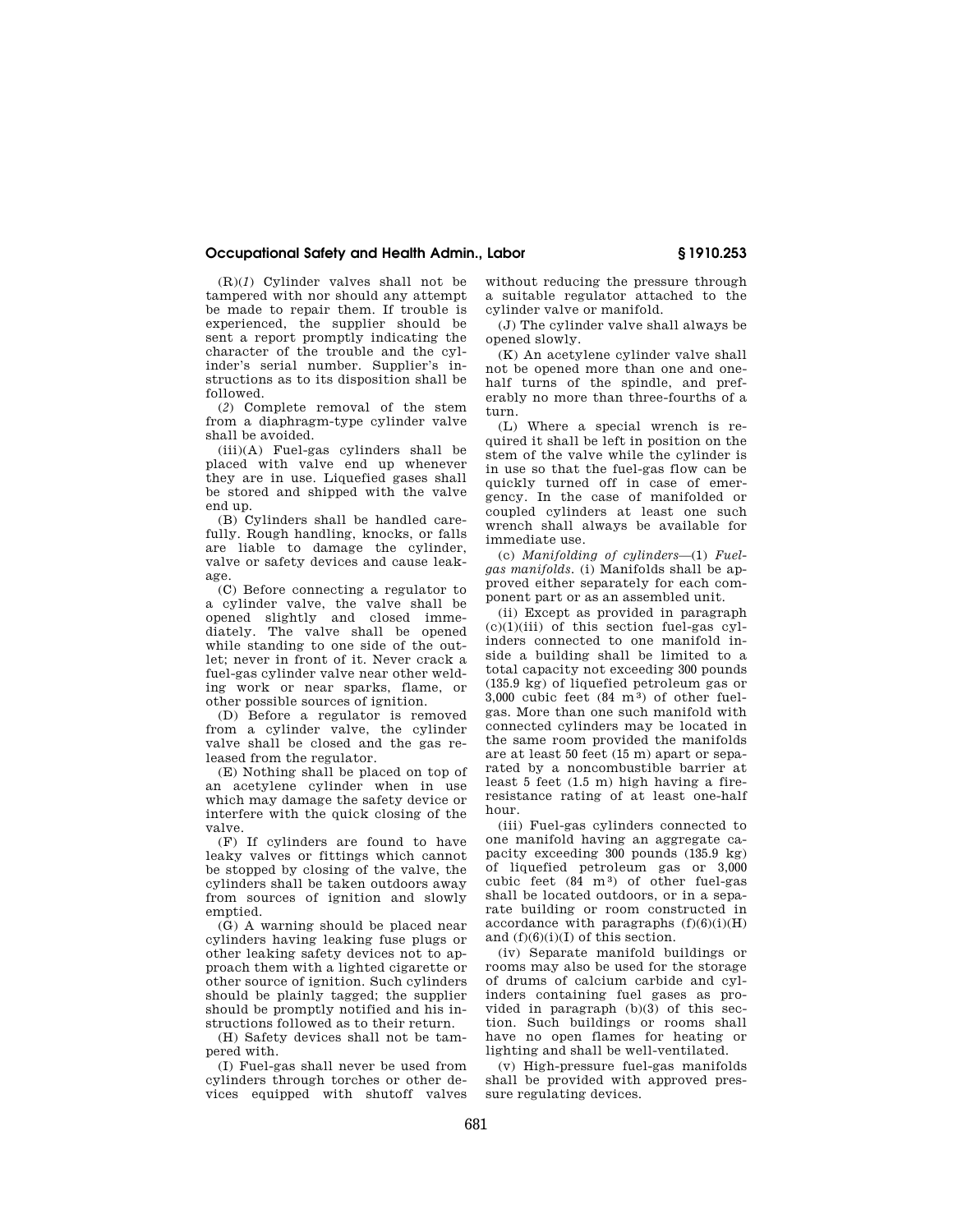(2) *High-pressure oxygen manifolds (for use with cylinders having a Department of Transportation service pressure above 200 psig (1.36 MPa)).* (i) Manifolds shall be approved either separately for each component part or as an assembled unit.

(ii) Oxygen manifolds shall not be located in an acetylene generator room. Oxygen manifolds shall be separated from fuel-gas cylinders or combustible materials (especially oil or grease), a minimum distance of 20 feet (6.1 m) or by a noncombustible barrier at least 5 feet (1.5 m) high having a fire-resistance rating of at least one-half hour.

(iii) Except as provided in paragraph  $(c)(2)(iv)$  of this section, oxygen cylinders connected to one manifold shall be limited to a total gas capacity of 6,000 cubic feet  $(168 \text{ m}^3)$ . More than one such manifold with connected cylinders may be located in the same room provided the manifolds are at least 50 feet (15 m) apart or separated by a noncombustible barrier at least 5 feet (1.5 m) high having a fire-resistance rating of at least one-half hour.

(iv) An oxygen manifold, to which cylinders having an aggregate capacity of more than 6,000 cubic feet (168 m3) of oxygen are connected, should be located outdoors or in a separate noncombustible building. Such a manifold, if located inside a building having other occupancy, shall be located in a separate room of noncombustible construction having a fire-resistance rating of at least one-half hour or in an area with no combustible material within 20 feet (6.1 m) of the manifold.

(v) An oxygen manifold or oxygen bulk supply system which has storage capacity of more than 13,000 cubic feet (364 m3) of oxygen (measured at 14.7 psia (101 kPa) and 70 °F (21.1 °C)), connected in service or ready for service, or more than 25,000 cubic feet (700 m3) of oxygen (measured at 14.7 psia (101 kPa) and 70 °F (21.1 °C)), including unconnected reserves on hand at the site, shall comply with the provisions of the Standard for Bulk Oxygen Systems at Consumer Sites, NFPA No. 566– 1965.

(vi) High-pressure oxygen manifolds shall be provided with approved pressure-regulating devices.

# **§ 1910.253 29 CFR Ch. XVII (7–1–18 Edition)**

(3) *Low-pressure oxygen manifolds (for use with cylinders having a Department of Transportation service pressure not exceeding 200 psig (1.36 MPa)).* (i) Manifolds shall be of substantial construction suitable for use with oxygen at a pressure of 250 psig (1.7 MPa). They shall have a minimum bursting pressure of 1,000 psig (6.8 MPa) and shall be protected by a safety relief device which will relieve at a maximum pressure of 500 psig (3.4 MPa). DOT–4L200 cylinders have safety devices which relieve at a maximum pressure of 250 psig (1.7 MPa) (or 235 psig (1.6 MPa) if vacuum insulation is used).

(ii) Hose and hose connections subject to cylinder pressure shall comply with paragraph (e)(5) of this section. Hose shall have a minimum bursting pressure of 1,000 psig (6.8 MPa).

(iii) The assembled manifold including leads shall be tested and proven gas-tight at a pressure of 300 psig (2.04 MPa). The fluid used for testing oxygen manifolds shall be oil-free and not combustible.

(iv) The location of manifolds shall comply with paragraphs  $(c)(2)(ii)$ ,  $(c)(2)(iii)$ ,  $(c)(2)(iv)$ , and  $(c)(2)(v)$  of this section.

(v) The following sign shall be conspicuously posted at each manifold:

### Low-Pressure Manifold

Do Not Connect High-Pressure Cylinders

### Maximum Pressure—250 psig (1.7 MPa)

(4) *Portable outlet headers.* (i) Portable outlet headers shall not be used indoors except for temporary service where the conditions preclude a direct supply from outlets located on the service piping system.

(ii) Each outlet on the service piping from which oxygen or fuel-gas is withdrawn to supply a portable outlet header shall be equipped with a readily accessible shutoff valve.

(iii) Hose and hose connections used for connecting the portable outlet header to the service piping shall comply with paragraph (e)(5) of this section.

(iv) Master shutoff valves for both oxygen and fuel-gas shall be provided at the entry end of the portable outlet header.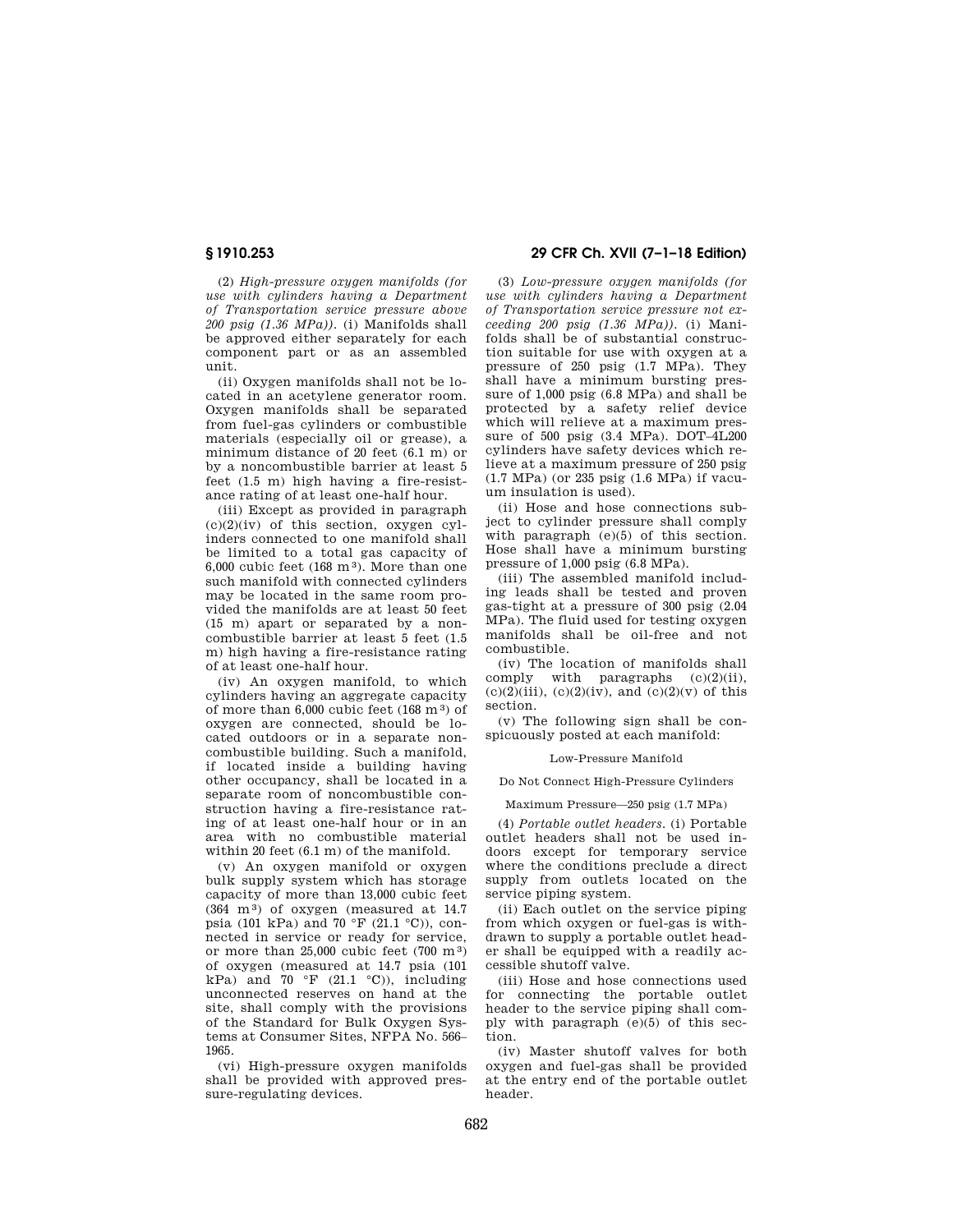(v) Portable outlet headers for fuelgas service shall be provided with an approved hydraulic back-pressure valve installed at the inlet and preceding the service outlets, unless an approved pressure-reducing regulator, an approved back-flow check valve, or an approved hydraulic back-pressure valve is installed at each outlet. Outlets provided on headers for oxygen service may be fitted for use with pressure-reducing regulators or for direct hose connection.

(vi) Each service outlet on portable outlet headers shall be provided with a valve assembly that includes a detachable outlet seal cap, chained or otherwise attached to the body of the valve.

(vii) Materials and fabrication procedures for portable outlet headers shall comply with paragraphs  $(d)(1)$ ,  $(d)(2)$ , and (d)(5) of this section.

(viii) Portable outlet headers shall be provided with frames which will support the equipment securely in the correct operating position and protect them from damage during handling and operation.

(5) *Manifold operation procedures.* (i) Cylinder manifolds shall be installed under the supervision of someone familiar with the proper practices with reference to their construction and use.

(ii) All manifolds and parts used in methods of manifolding shall be used only for the gas or gases for which they are approved.

(iii) When acetylene cylinders are coupled, approved flash arresters shall be installed between each cylinder and the coupler block. For outdoor use only, and when the number of cylinders coupled does not exceed three, one flash arrester installed between the coupler block and regulator is acceptable.

(iv) The aggregate capacity of fuelgas cylinders connected to a portable manifold inside a building shall not exceed 3,000 cubic feet  $(84 \text{ m}^3)$  of gas.

(v) Acetylene and liquefied fuel-gas cylinders shall be manifolded in a vertical position.

(vi) The pressure in the gas cylinders connected to and discharged simultaneously through a common manifold shall be approximately equal.

(d) *Service piping systems*—(1) *Materials and design.* (i)(A) Piping and fittings shall comply with section 2, Industrial Gas and Air Piping Systems, of the American National Standard Code for Pressure Piping ANSI B31.1, 1967, which is incorporated by reference as specified in §1910.6, insofar as it does not conflict with paragraphs  $(d)(1)(i)(A)(I)$ and  $(d)(1)(i)(A)(2)$  of this section:

(*1*) Pipe shall be at least Schedule 40 and fittings shall be at least standard weight in sizes up to and including 6 inch nominal.

(*2*) Copper tubing shall be Types K or L in accordance with the Standard Specification for Seamless Copper Water Tube, ASTM B88–66a, which is incorporated by reference as specified in §1910.6.

(B) Piping shall be steel, wrought iron, brass or copper pipe, or seamless copper, brass or stainless steel tubing, except as provided in paragraphs  $(d)(1)(ii)$  and  $(d)(1)(iii)$  of this section.

(ii)(A) Oxygen piping and fittings at pressures in excess of 700 psi (4.8 MPa), shall be stainless steel or copper alloys.

(B) Hose connections and hose complying with paragraph (e)(5) of this section may be used to connect the outlet of a manifold pressure regulator to piping providing the working pressure of the piping is 250 psi (1.7 MPa) or less and the length of the hose does not exceed 5 feet (1.5 m). Hose shall have a minimum bursting pressure of 1,000 psig (6.8 MPa).

 $(C)$  When oxygen is supplied to a service piping system from a low-pressure oxygen manifold without an intervening pressure regulating device, the piping system shall have a minimum design pressure of 250 psig (1.7 MPa). A pressure regulating device shall be used at each station outlet when the connected equipment is for use at pressures less than 250 psig (1.7 MPa).

 $(iii)(A)$  Piping for acetylene or acetylenic compounds shall be steel or wrought iron.

(B) Unalloyed copper shall not be used for acetylene or acetylenic compounds except in listed equipment.

(2) *Piping joints.* (i) Joints in steel or wrought iron piping shall be welded, threaded or flanged. Fittings, such as ells, tees, couplings, and unions, may be rolled, forged or cast steel, malleable iron or nodular iron. Gray or white cast iron fittings are prohibited.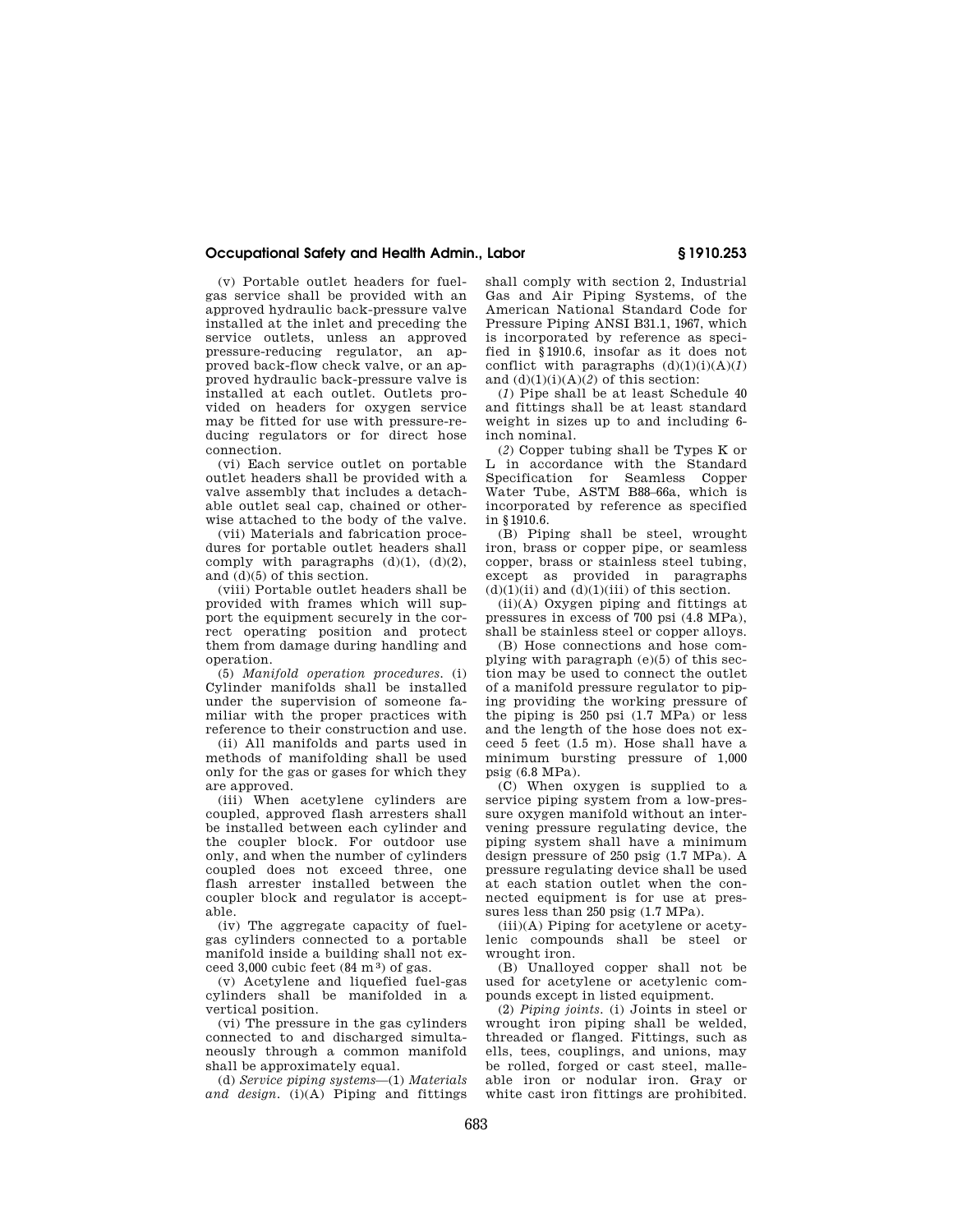(ii) Joints in brass or copper pipe shall be welded, brazed, threaded, or flanged. If of the socket type, they shall be brazed with silver-brazing alloy or similar high melting point (not less than 800  $\overline{P}$  (427 °C)) filler metal.

(iii) Joints in seamless copper, brass, or stainless steel tubing shall be approved gas tubing fittings or the joints shall be brazed. If of the socket type, they shall be brazed with silver-brazing alloy or similar high melting point (not less than 800 °F (427 °C)) filler metal.

(3) *Installation.* (i) Distribution lines shall be installed and maintained in a safe operating condition.

(ii) All piping shall be run as directly as practicable, protected against physical damage, proper allowance being made for expansion and contraction, jarring and vibration. Pipe laid underground in earth shall be located below the frost line and protected against corrosion. After assembly, piping shall be thoroughly blown out with air, nitrogen, or carbon dioxide to remove foreign materials. For oxygen piping, only oil-free air, oil-free nitrogen, or oil-free carbon dioxide shall be used.

(iii) Only piping which has been welded or brazed shall be installed in tunnels, trenches or ducts. Shutoff valves shall be located outside such conduits. Oxygen piping may be placed in the same tunnel, trench or duct with fuelgas pipelines, provided there is good natural or forced ventilation.

(iv) Low points in piping carrying moist gas shall be drained into drip pots constructed so as to permit pumping or draining out the condensate at necessary intervals. Drain valves shall be installed for this purpose having outlets normally closed with screw caps or plugs. No open end valves or petcocks shall be used, except that in drips located out of doors, underground, and not readily accessible, valves may be used at such points if they are equipped with means to secure them in the closed position. Pipes leading to the surface of the ground shall be cased or jacketed where necessary to prevent loosening or breaking.

(v) Gas cocks or valves shall be provided for all buildings at points where they will be readily accessible for shut-

**§ 1910.253 29 CFR Ch. XVII (7–1–18 Edition)** 

ting off the gas supply to these buildings in any emergency. There shall also be provided a shutoff valve in the discharge line from the generator, gas holder, manifold or other source of supply.

(vi) Shutoff valves shall not be installed in safety relief lines in such a manner that the safety relief device can be rendered ineffective.

(vii) Fittings and lengths of pipe shall be examined internally before assembly and, if necessary freed from scale or dirt. Oxygen piping and fittings shall be washed out with a suitable solution which will effectively remove grease and dirt but will not react with oxygen. Hot water solutions of caustic soda or trisodium phosphate are effective cleaning agents for this purpose.

(viii) Piping shall be thoroughly blown out after assembly to remove foreign materials. For oxygen piping, oil-free air, oil-free nitrogen, or oil-free carbon dioxide shall be used. For other piping, air or inert gas may be used.

(ix) When flammable gas lines or other parts of equipment are being purged of air or gas, open lights or other sources of ignition shall not be permitted near uncapped openings.

(x) No welding or cutting shall be performed on an acetylene or oxygen pipeline, including the attachment of hangers or supports, until the line has been purged. Only oil-free air, oil-free nitrogen, or oil-free carbon dioxide shall be used to purge oxygen lines.

(4) *Painting and signs.* (i) Underground pipe and tubing and outdoor ferrous pipe and tubing shall be covered or painted with a suitable material for protection against corrosion.

(ii) Aboveground piping systems shall be marked in accordance with the American National Standard Scheme for the Identification of Piping Systems, ANSI  $A13.1 - 1956$ , which is incorporated by reference as specified in §1910.6.

(iii) Station outlets shall be marked to indicate the name of the gas.

(5) *Testing.* (i) Piping systems shall be tested and proved gastight at  $1\frac{1}{2}$  times the maximum operating pressure, and shall be thoroughly purged of air before being placed in service. The material used for testing oxygen lines shall be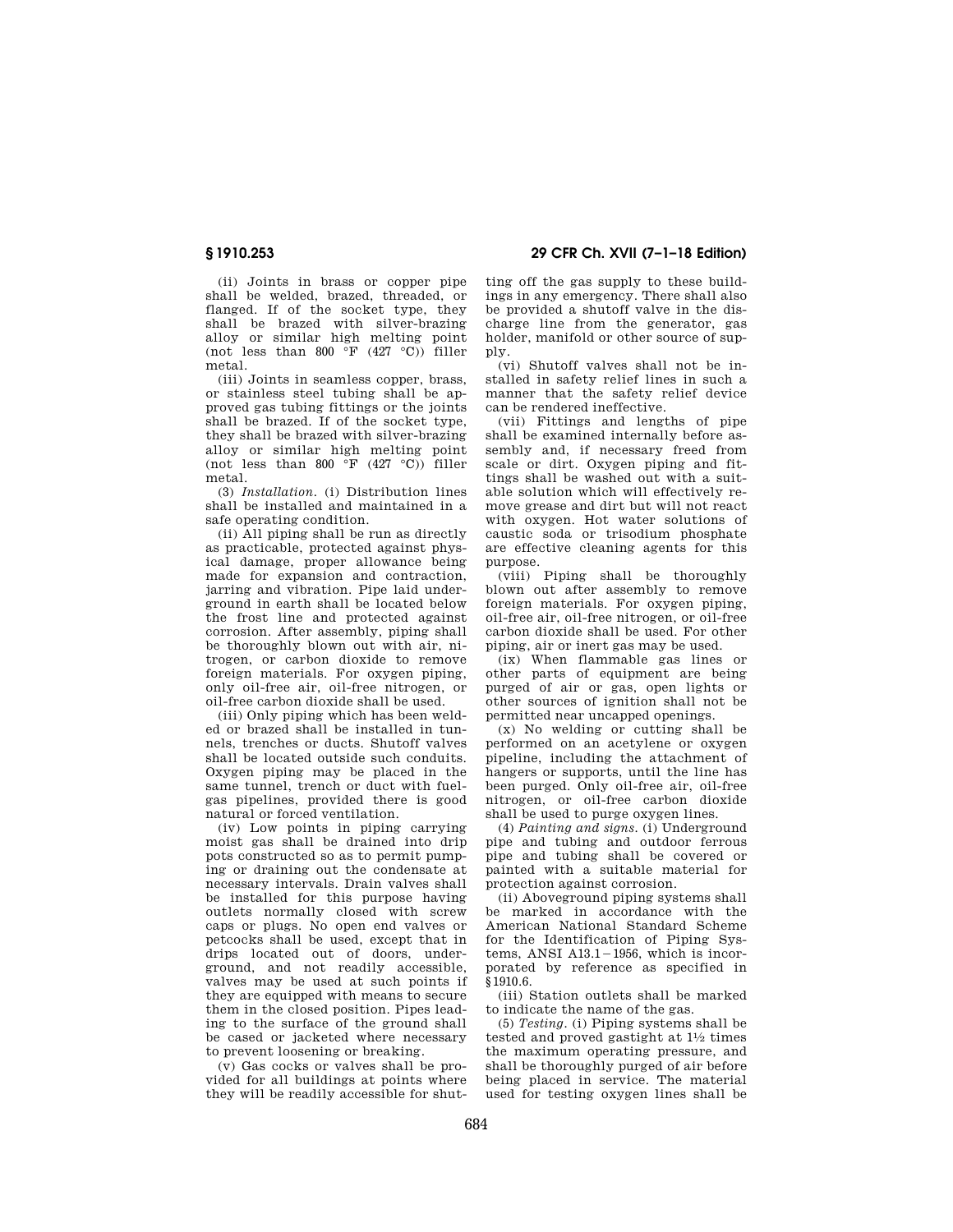oil free and noncombustible. Flames shall not be used to detect leaks.

(ii) When flammable gas lines or other parts of equipment are being purged of air or gas, sources of ignition shall not be permitted near uncapped openings.

(e) *Protective equipment, hose, and regulators*—(1) *General.* Equipment shall be installed and used only in the service for which it is approved and as recommended by the manufacturer.

(2) *Pressure relief devices.* Service piping systems shall be protected by pressure relief devices set to function at not more than the design pressure of the systems and discharging upwards to a safe location.

(3) *Piping protective equipment.* (i) The fuel-gas and oxygen piping systems, including portable outlet headers shall incorporate the protective equipment shown in Figures Q–1, Q–2, and Q–3. When only a portion of a fuel-gas system is to be used with oxygen, only that portion need comply with this paragraph (e)(3)(i).



**LEGEND** 

--Protective equipment in fuel gas piping S<sub>F</sub>--Backflow prevention device(s) --Fuel gas station outlet valve V<sub>0</sub>--Oxygen station outlet valve



(ii) Approved protective equipment (designated  $P_F$  in Figures Q-1, Q-2, and Q–3) shall be installed in fuel-gas piping to prevent:

(A) Backflow of oxygen into the fuelgas supply system;

(B) Passage of a flash back into the fuel-gas supply system; and

(C) Excessive back pressure of oxygen in the fuel-gas supply system. The three functions of the protective equipment may be combined in one device or may be provided by separate devices.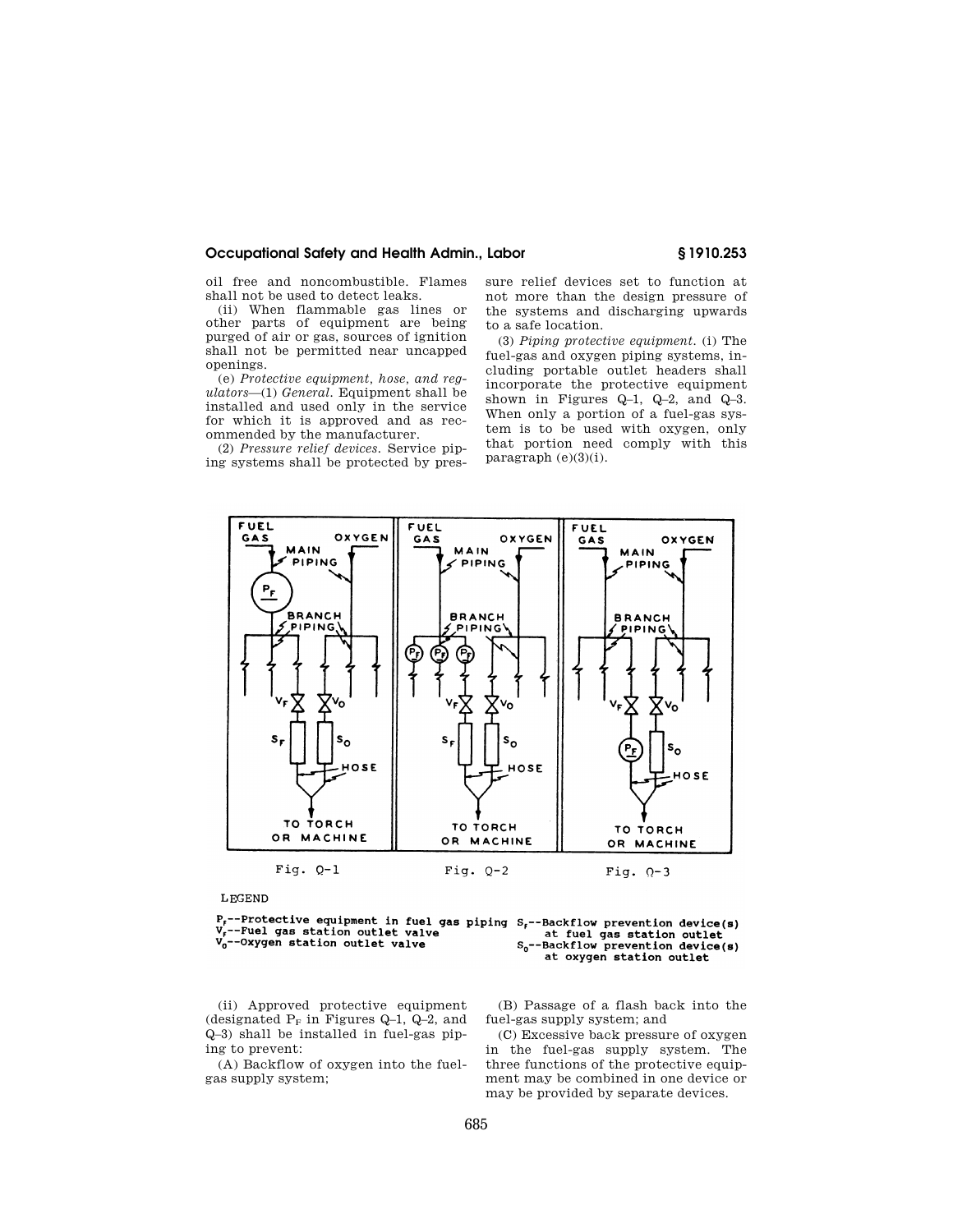(*1*) The protective equipment shall be located in the main supply line, as in Figure Q–1 or at the head of each branch line, as in Figure Q–2 or at each location where fuel-gas is withdrawn, as in Figure Q–3. Where branch lines are of 2-inch pipe size or larger or of substantial length, protective equipment (designated as  $P_F$ ) shall be located as shown in either Q–2 and Q–3.

(*2*) Backflow protection shall be provided by an approved device that will prevent oxygen from flowing into the fuel-gas system or fuel from flowing into the oxygen system (see  $S_F$ , Figures Q–1 and Q–2).

(*3*) Flash-back protection shall be provided by an approved device that will prevent flame from passing into the fuel-gas system.

(*4*) Back-pressure protection shall be provided by an approved pressure-relief device set at a pressure not greater than the pressure rating of the backflow or the flashback protection device, whichever is lower. The pressurerelief device shall be located on the downstream side of the backflow and flashback protection devices. The vent from the pressure-relief device shall be at least as large as the relief device inlet and shall be installed without low points that may collect moisture. If low points are unavoidable, drip pots with drains closed with screw plugs or caps shall be installed at the low points. The vent terminus shall not endanger personnel or property through gas discharge; shall be located away from ignition sources; and shall terminate in a hood or bend.

(iii) If pipeline protective equipment incorporates a liquid, the liquid level shall be maintained, and a suitable antifreeze may be used to prevent freezing.

(iv) Fuel gas for use with equipment not requiring oxygen shall be withdrawn upstream of the piping protective devices.

(4) *Station outlet protective equipment.*  (i) A check valve, pressure regulator, hydraulic seal, or combination of these devices shall be provided at each station outlet, including those on portable headers, to prevent backflow, as shown in Figures Q–1, Q–2, and Q–3 and designated as S<sub>F</sub> and S<sub>o</sub>.

**§ 1910.253 29 CFR Ch. XVII (7–1–18 Edition)** 

(ii) When approved pipeline protective equipment (designated  $P_F$ ) is located at the station outlet as in Figure Q–3, no additional check valve, pressure regulator, or hydraulic seal is required.

(iii) A shutoff valve (designated  $V_F$ and  $V<sub>O</sub>$ ) shall be installed at each station outlet and shall be located on the upstream side of other station outlet equipment.

(iv) If the station outlet is equipped with a detachable regulator, the outlet shall terminate in a union connection that complies with the Regulator Connection Standards, 1958, Compressed Gas Association, which is incorporated by reference as specified in §1910.6.

(v) If the station outlet is connected directly to a hose, the outlet shall terminate in a union connection complying with the Standard Hose Connection Specifications, 1957, Compressed Gas Association, which is incorporated by reference as specified in §1910.6.

(vi) Station outlets may terminate in pipe threads to which permanent connections are to be made, such as to a machine.

(vii) Station outlets shall be equipped with a detachable outlet seal cap secured in place. This cap shall be used to seal the outlet except when a hose, a regulator, or piping is attached.

(viii) Where station outlets are equipped with approved backflow and flashback protective devices, as many as four torches may be supplied from one station outlet through rigid piping, provided each outlet from such piping is equipped with a shutoff valve and provided the fuel-gas capacity of any one torch does not exceed 15 cubic feet (0.42 m3) per hour. This paragraph (e)(4)(viii) does not apply to machines.

(5) *Hose and hose connections.* (i) Hose for oxy-fuel gas service shall comply with the Specification for Rubber Welding Hose, 1958, Compressed Gas Association and Rubber Manufacturers Association, which is incorporated by reference as specified in §1910.6.

(ii) When parallel lengths of oxygen and acetylene hose are taped together for convenience and to prevent tangling, not more than 4 inches (10.2 cm) out of 12 inches (30.5 cm) shall be covered by tape.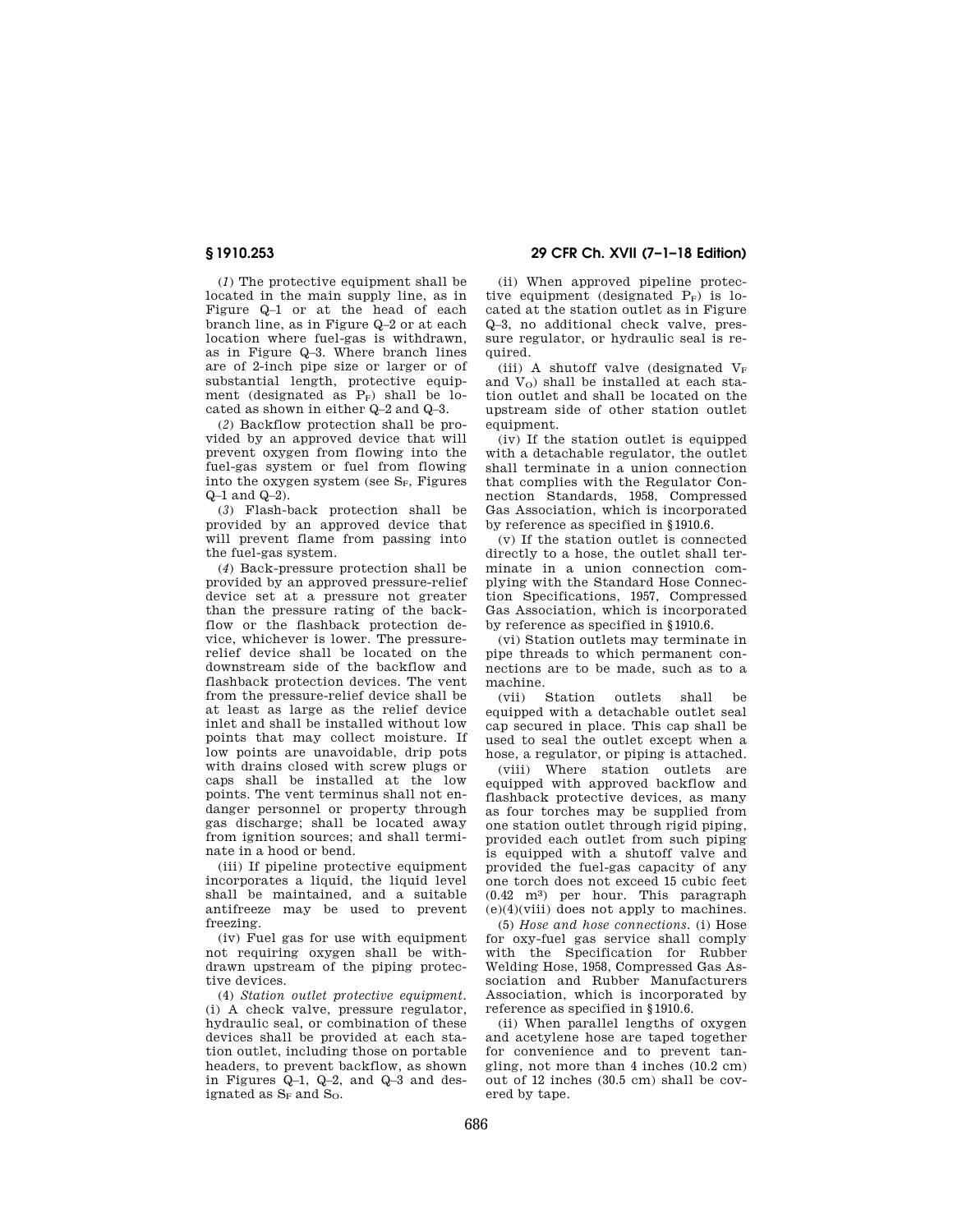(iii) Hose connections shall comply with the Standard Hose Connection Specifications, 1957, Compressed Gas Association.<br>(iv) Hose

connections shall be clamped or otherwise securely fastened in a manner that will withstand, without leakage, twice the pressure to which they are normally subjected in service, but in no case less than a pressure of 300 psi (2.04 MPa). Oil-free air or an oil-free inert gas shall be used for the test.

(v) Hose showing leaks, burns, worn places, or other defects rendering it unfit for service shall be repaired or replaced.

(6) *Pressure-reducing regulators.* (i) Pressure-reducing regulators shall be used only for the gas and pressures for which they are intended. The regulator inlet connections shall comply with Regulator Connection Standards, 1958, Compressed Gas Association.

(ii) When regulators or parts of regulators, including gages, need repair, the work shall be performed by skilled mechanics who have been properly instructed.

(iii) Gages on oxygen regulators shall be marked ''USE NO OIL.''

(iv) Union nuts and connections on regulators shall be inspected before use to detect faulty seats which may cause leakage of gas when the regulators are attached to the cylinder valves.

(f) *Acetylene generators*—(1) *Approval and marking.* (i) Generators shall be of approved construction and shall be plainly marked with the maximum rate of acetylene in cubic feet per hour for which they are designed; the weight and size of carbide necessary for a single charge; the manufacturer's name and address; and the name or number of the type of generator.

(ii) Carbide shall be of the size marked on the generator nameplate.

(2) *Rating and pressure limitations.* (i) The total hourly output of a generator shall not exceed the rate for which it is approved and marked. Unless specifically approved for higher ratings, carbide-feed generators shall be rated at 1 cubic foot (0.028 m3) per hour per pound of carbide required for a single complete charge.

(ii) Relief valves shall be regularly operated to insure proper functioning. Relief valves for generating chambers shall be set to open at a pressure not in excess of 15 psig (103  $k\overline{P}a$  gauge pressure). Relief valves for hydraulic back pressure valves shall be set to open at a pressure not in excess of 20 psig (137 kPa gauge pressure).

(iii) Nonautomatic generators shall not be used for generating acetylene at pressures exceeding l psig (7 kPa gauge pressure), and all water overflows shall be visible.

(3) *Location.* The space around the generator shall be ample for free, unobstructed operation and maintenance and shall permit ready adjustment and charging.

(4) *Stationary acetylene generators (automatic and nonautomatic).* (i)(A) The foundation shall be so arranged that the generator will be level and so that no excessive strain will be placed on the generator or its connections. Acetylene generators shall be grounded.

(B) Generators shall be placed where water will not freeze. The use of common salt (sodium chloride) or other corrosive chemicals for protection against freezing is not permitted. (For heating systems see paragraph  $(f)(6)(iii)$  of this section.)

(C) Except when generators are prepared in accordance with paragraph  $(f)(7)(v)$  of this section, sources of ignition shall be prohibited in outside generator houses or inside generator rooms.

(D) Water shall not be supplied through a continuous connection to the generator except when the generator is provided with an adequate open overflow or automatic water shutoff which will effectively prevent overfilling of the generator. Where a noncontinuous connection is used, the supply line shall terminate at a point not less than 2 inches (5 cm) above the regularly provided opening for filling so that the water can be observed as it enters the generator.

(E) Unless otherwise specifically approved, generators shall not be fitted with continuous drain connections leading to sewers, but shall discharge through an open connection into a suitably vented outdoor receptacle or residue pit which may have such connections. An open connection for the sludge drawoff is desirable to enable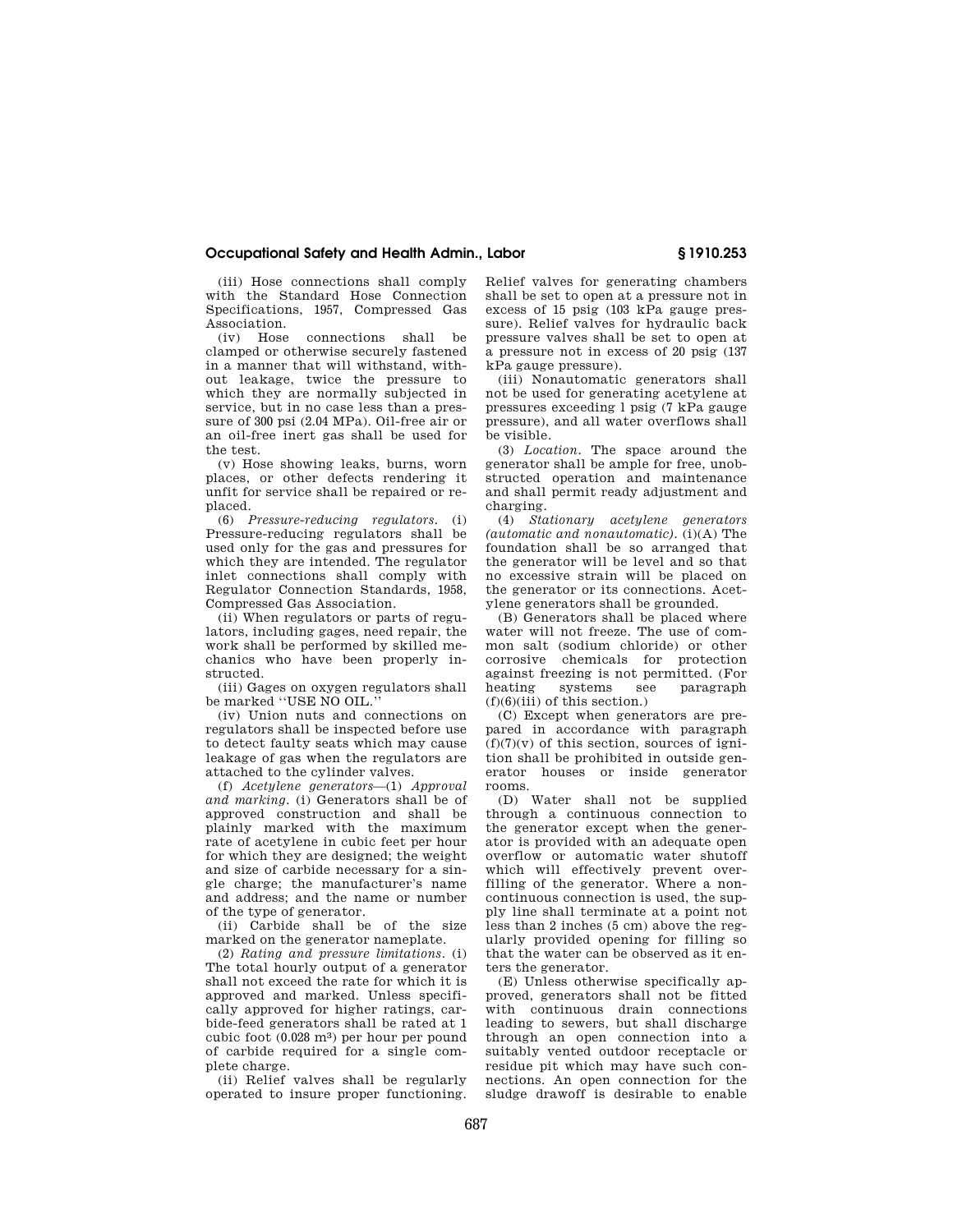the generator operator to observe leakage of generating water from the drain valve or sludge cock.

(ii)(A) Each generator shall be provided with a vent pipe.

(B) The escape or relief pipe shall be rigidly installed without traps and so that any condensation will drain back to the generator.

(C) The escape or relief pipe shall be carried full size to a suitable point outside the building. It shall terminate in a hood or bend located at least 12 feet (3.7 m) above the ground, preferably above the roof, and as far away as practicable from windows or other openings into buildings and as far away as practicable from sources of ignition such as flues or chimneys and tracks used by locomotives. Generating chamber relief pipes shall not be inter-connected but shall be separately led to the outside air. The hood or bend shall be so constructed that it will not be obstructed by rain, snow, ice, insects, or birds. The outlet shall be at least 3 feet (0.9 m) from combustible construction.

 $(iii)(A)$  Gas holders shall be constructed on the gasometer principle, the bell being suitably guided. The gas bell shall move freely without tendency to bind and shall have a clearance of at least 2 inches (5 cm) from the shell.

(B) The gas holder may be located in the generator room, in a separate room or out of doors. In order to prevent collapse of the gas bell or infiltration of air due to a vacuum caused by the compressor or booster pump or cooling of the gas, a compressor or booster cutoff shall be provided at a point 12 inches (0.3 m) or more above the landing point

## **§ 1910.253 29 CFR Ch. XVII (7–1–18 Edition)**

of the bell. When the gas holder is located indoors, the room shall be ventilated in accordance with paragraph  $(f)(6)(ii)$  of this section and heated and lighted in accordance with paragraphs  $(f)(6)(iii)$  and  $(f)(6)(iv)$  of this section.

(C) When the gas holder is not located within a heated building, gas holder seals shall be protected against freezing.

(D) Means shall be provided to stop the generator-feeding mechanism before the gas holder reaches the upper limit of its travel.

(E) When the gas holder is connected to only one generator, the gas capacity of the holder shall be not less than onethird of the hourly rating of the generator.

(F) If acetylene is used from the gas holder without increase in pressure at some points but with increase in pressure by a compressor or booster pump at other points, approved piping protective devices shall be installed in each supply line. The low-pressure protective device shall be located between the gas holder and the shop piping, and the medium-pressure protective device shall be located between the compressor or booster pump and the shop piping (see Figure Q–4). Approved protective equipment (designated  $P_F$ ) is used to prevent: Backflow of oxygen into the fuel-gas supply system; passage of a flashback into the fuel-gas supply system; and excessive back pressure of oxygen in the fuel-gas supply system. The three functions of the protective equipment may be combined in one device or may be provided by separate devices.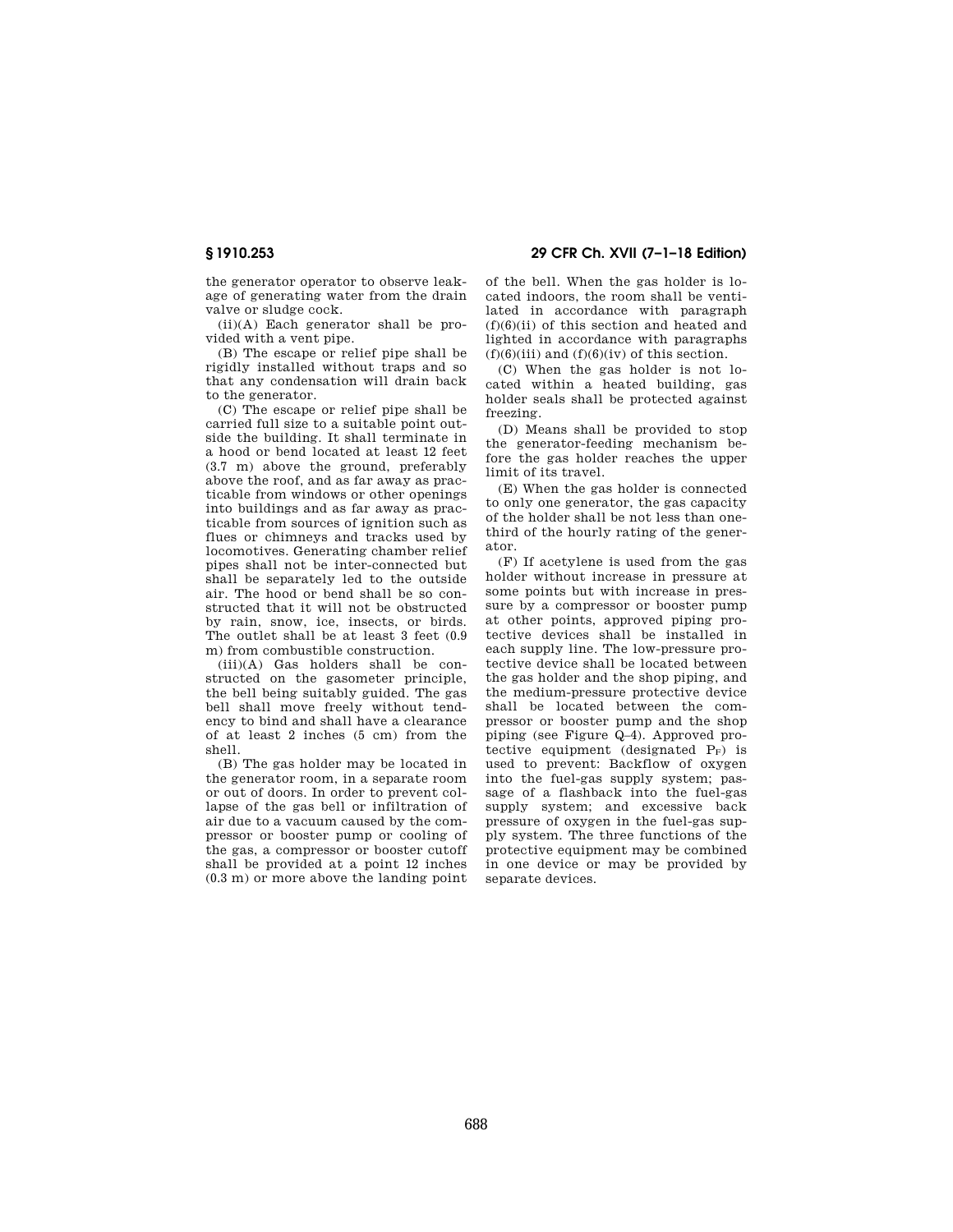

Figure Q-4

(iv)(A) The compressor or booster system shall be of an approved type.

(B) Wiring and electric equipment in compressor or booster pump rooms or enclosures shall conform to the provisions of subpart S of this part for Class I, Division 2 locations.

(C) Compressors and booster pump equipment shall be located in well-ventilated areas away from open flames, electrical or mechanical sparks, or other ignition sources.

(D) Compressor or booster pumps shall be provided with pressure relief valves which will relieve pressure exceeding 15 psig (103 kPa gauge pressure) to a safe outdoor location as provided in paragraph  $(f)(4)(ii)$  of this section, or by returning the gas to the inlet side or to the gas supply source.

(E) Compressor or booster pump discharge outlets shall be provided with approved protective equipment. (See paragraph (e) of this section.)

(5) *Portable acetylene generators.* (i)(A) All portable generators shall be of a type approved for portable use.

(B) Portable generators shall not be used within 10 feet (3 m) of combustible material other than the floor.

(C) Portable generators shall not be used in rooms of total volume less than 35 times the total gas-generating capacity per charge of all generators in the room. Generators shall not be used in rooms having a ceiling height of less than 10 feet (3 m). (To obtain the gasgenerating capacity in cubic feet per charge, multiply the pounds of carbide per charge by 4.5.)

(D) Portable generators shall be protected against freezing. The use of salt or other corrosive chemical to prevent freezing is prohibited.

(ii)(A) Portable generators shall be cleaned and recharged and the air mixture blown off outside buildings.

(B) When charged with carbide, portable generators shall not be moved by crane or derrick.

(C) When not in use, portable generators shall not be stored in rooms in which open flames are used unless the generators contain no carbide and have been thoroughly purged of acetylene. Storage rooms shall be well ventilated.

(D) When portable acetylene generators are to be transported and operated on vehicles, they shall be securely anchored to the vehicles. If transported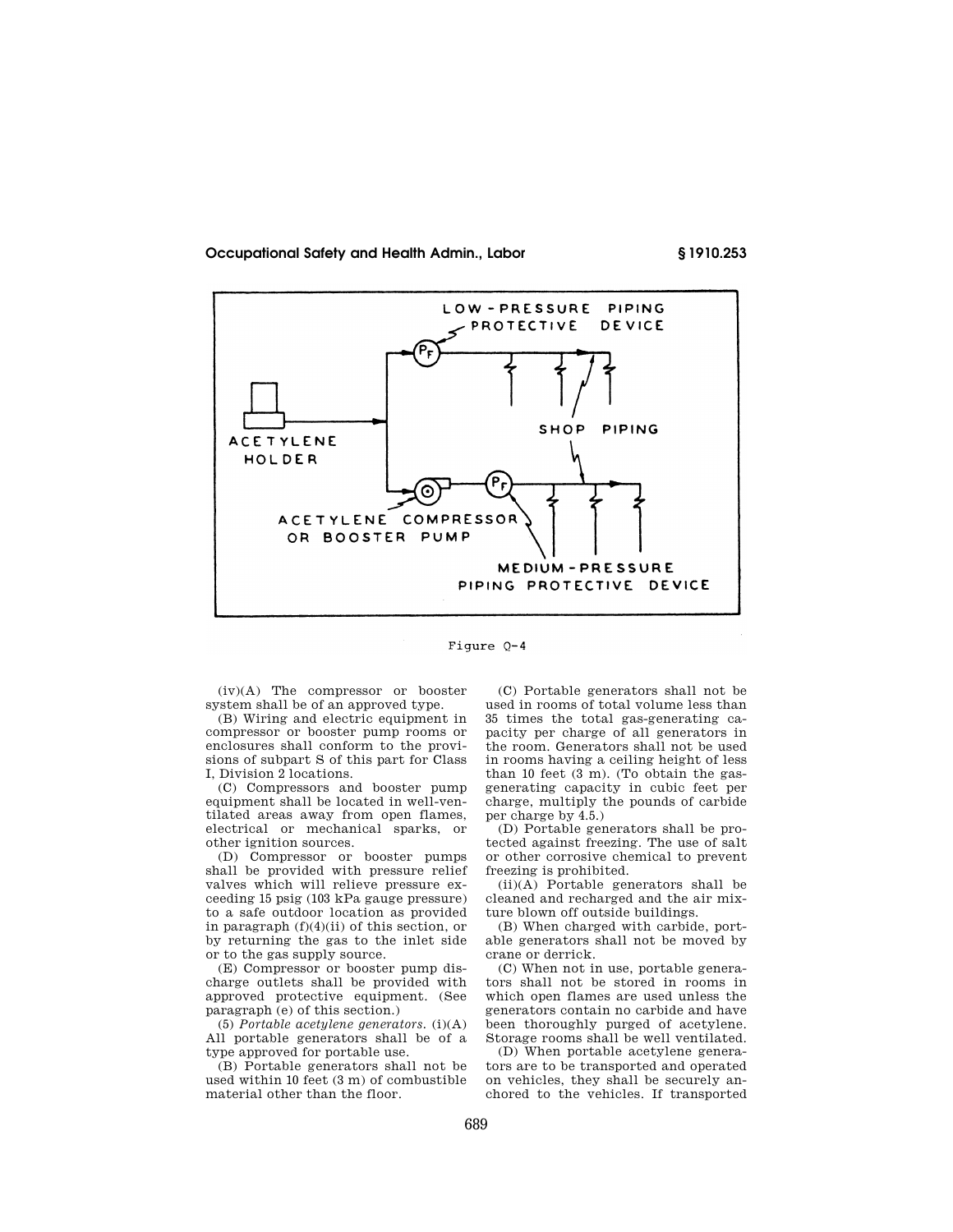**§ 1910.253 29 CFR Ch. XVII (7–1–18 Edition)** 

by truck, the motor shall be turned off during charging, cleaning, and generating periods.

(E) Portable generators shall be located at a safe distance from the welding position so that they will not be exposed to sparks, slag, or misdirection of the torch flame or overheating from hot materials or processes.

(6) *Outside generator houses and inside generator rooms for stationary acetylene generators.* (i)(A) No opening in any outside generator house shall be located within 5 feet (1.5 m) of any opening in another building.

(B) Walls, floors, and roofs of outside generator houses shall be of noncombustible construction.

(C) When a part of the generator house is to be used for the storage or manifolding of oxygen cylinders, the space to be so occupied shall be separated from the generator or carbide storage section by partition walls continuous from floor to roof or ceiling, of the type of construction stated in paragraph  $(f)(6)(i)(H)$  of this section. Such separation walls shall be without openings and shall be joined to the floor, other walls and ceiling or roof in a manner to effect a permanent gas-tight joint.

(D) Exit doors shall be located so as to be readily accessible in case of emergency.

(E) Explosion venting for outside generator houses and inside generator rooms shall be provided in exterior walls or roofs. The venting areas shall be equal to not less than 1 square foot  $(0.09 \text{ m}^2)$  per 50 cubic feet  $(1.4 \text{ m}^3)$  of room volume and may consist of any one or any combination of the following: Walls of light, noncombustible material preferably single-thickness, single-strength glass; lightly fastened hatch covers; lightly fastened swinging doors in exterior walls opening outward; lightly fastened walls or roof designed to relieve at a maximum pressure of 25 pounds per square foot (0.001 MPa).

(F) The installation of acetylene generators within buildings shall be restricted to buildings not exceeding one story in height; *provided, however,* that this will not be construed as prohibiting such installations on the roof or top floor of a building exceeding such height.

(G) Generators installed inside buildings shall be enclosed in a separate room.

(H) The walls, partitions, floors, and ceilings of inside generator rooms shall be of noncombustible construction having a fire-resistance rating of at least 1 hour. The walls or partitions shall be continuous from floor to ceiling and shall be securely anchored. At least one wall of the room shall be an exterior wall.

(I) Openings from an inside generator room to other parts of the building shall be protected by a swinging type, self-closing fire door for a Class B opening and having a rating of at least 1 hour. Windows in partitions shall be wired glass and approved metal frames with fixed sash. Installation shall be in accordance with the Standard for the Installation of Fire Doors and Windows, NFPA 80–1970, which is incorporated by reference as specified in §1910.6.

(ii) Inside generator rooms or outside generator houses shall be well ventilated with vents located at floor and ceiling levels.

(iii) Heating shall be by steam, hot water, enclosed electrically heated elements or other indirect means. Heating by flames or fires shall be prohibited in outside generator houses or inside generator rooms, or in any enclosure communicating with them.

(iv)(A) Generator houses or rooms shall have natural light during daylight hours. Where artificial lighting is necessary it shall be restricted to electric lamps installed in a fixed position. Unless specifically approved for use in<br>atmospheres containing acetylene. containing acetylene, such lamps shall be provided with enclosures of glass or other noncombustible material so designed and constructed as to prevent gas vapors from reaching the lamp or socket and to resist breakage. Rigid conduit with threaded connections shall be used.

(B) Lamps installed outside of wiredglass panels set in gas-tight frames in the exterior walls or roof of the generator house or room are acceptable.

(v) Electric switches, telephones, and all other electrical apparatus which may cause a spark, unless specifically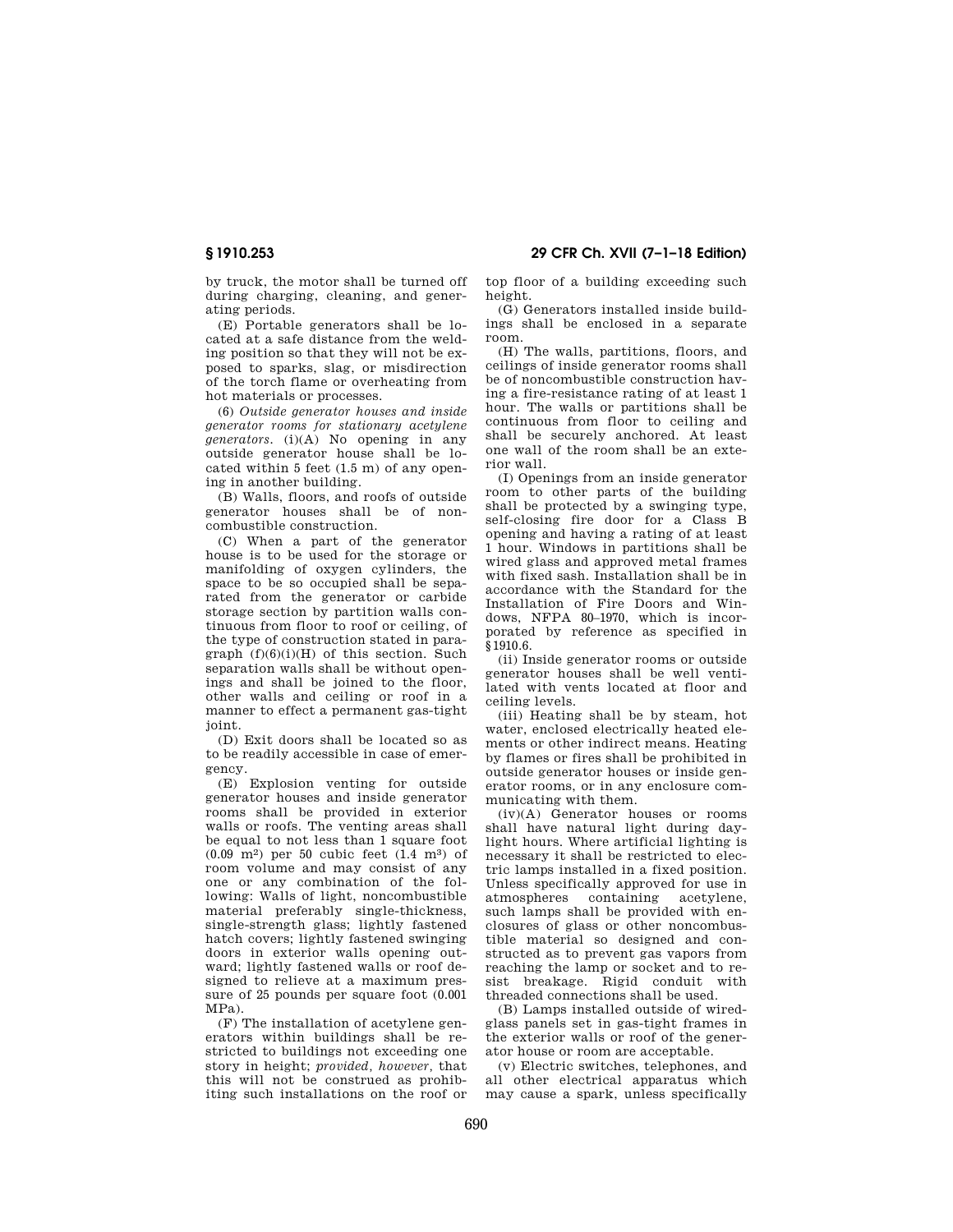approved for use inside acetylene generator rooms, shall be located outside the generator house or in a room or space separated from the generator room by a gas-tight partition, except that where the generator system is designed so that no carbide fill opening or other part of the generator is open to the generator house or room during the operation of the generator, and so that residue is carried in closed piping from the residue discharge valve to a point outside the generator house or room, electrical equipment in the generator house or room shall conform to the provisions of subpart S of this part for Class I, Division 2 locations.

(7) *Maintenance and operation.* (i) Unauthorized persons shall not be permitted in outside generator houses or inside generator rooms.

(A) Operating instructions shall be posted in a conspicuous place near the generator or kept in a suitable place available for ready reference.

(B) When recharging generators the order of operations specified in the instructions supplied by the manufacturer shall be followed.

(C) In the case of batch-type generators, when the charge of carbide is exhausted and before additional carbide is added, the generating chamber shall always be flushed out with water, renewing the water supply in accordance with the instruction card furnished by the manufacturer.

(D) The water-carbide residue mixture drained from the generator shall not be discharged into sewer pipes or stored in areas near open flames. Clear water from residue settling pits may be discharged into sewer pipes.

(ii) The carbide added each time the generator is recharged shall be sufficient to refill the space provided for carbide without ramming the charge. Steel or other ferrous tools shall not be used in distributing the charge.

(iii) Generator water chambers shall be kept filled to proper level at all times except while draining during the recharging operation.

(iv) Whenever repairs are to be made or the generator is to be charged or carbide is to be removed, the water chamber shall be filled to the proper level.

(v) Previous to making repairs involving welding, soldering, or other hot work or other operations which produce a source of ignition, the carbide charge and feed mechanism shall be completely removed. All acetylene shall be expelled by completely flooding the generator shell with water and the generator shall be disconnected from the piping system. The generator shall be kept filled with water, if possible, or positioned to hold as much water as possible.

(vi) Hot repairs shall not be made in a room where there are other generators unless all the generators and piping have been purged of acetylene.

(g) *Calcium carbide storage*—(1) *Packaging.* (i) Calcium carbide shall be contained in metal packages of sufficient strength to prevent rupture. The packages shall be provided with a screw top or equivalent. These packages shall be constructed water- and air-tight. Solder shall not be used in such a manner that the package would fail if exposed to fire.

(ii) Packages containing calcium carbide shall be conspicuously marked ''Calcium Carbide—Dangerous If Not Kept Dry'' or with equivalent warning.

(iii) Caution: Metal tools, even the so-called spark resistant type may cause ignition of an acetylene and air mixture when opening carbide containers.

(iv) Sprinkler systems shall not be installed in carbide storage rooms.

(2) *Storage indoors.* (i) Calcium carbide in quantities not to exceed 600 pounds (272.2 kg) may be stored indoors in dry, waterproof, and well-ventilated locations.

(A) Calcium carbide not exceeding 600 pounds (272.2 kg) may be stored indoors in the same room with fuel-gas cylinders.

(B) Packages of calcium carbide, except for one of each size, shall be kept sealed. The seals shall not be broken when there is carbide in excess of 1 pound (0.5 kg) in any other unsealed package of the same size of carbide in the room.

(ii) Calcium carbide exceeding 600 pounds (272.2 kg) but not exceeding 5,000 pounds (2,268 kg) shall be stored:

(A) In accordance with paragraph  $(g)(2)(iii)$  of this section: